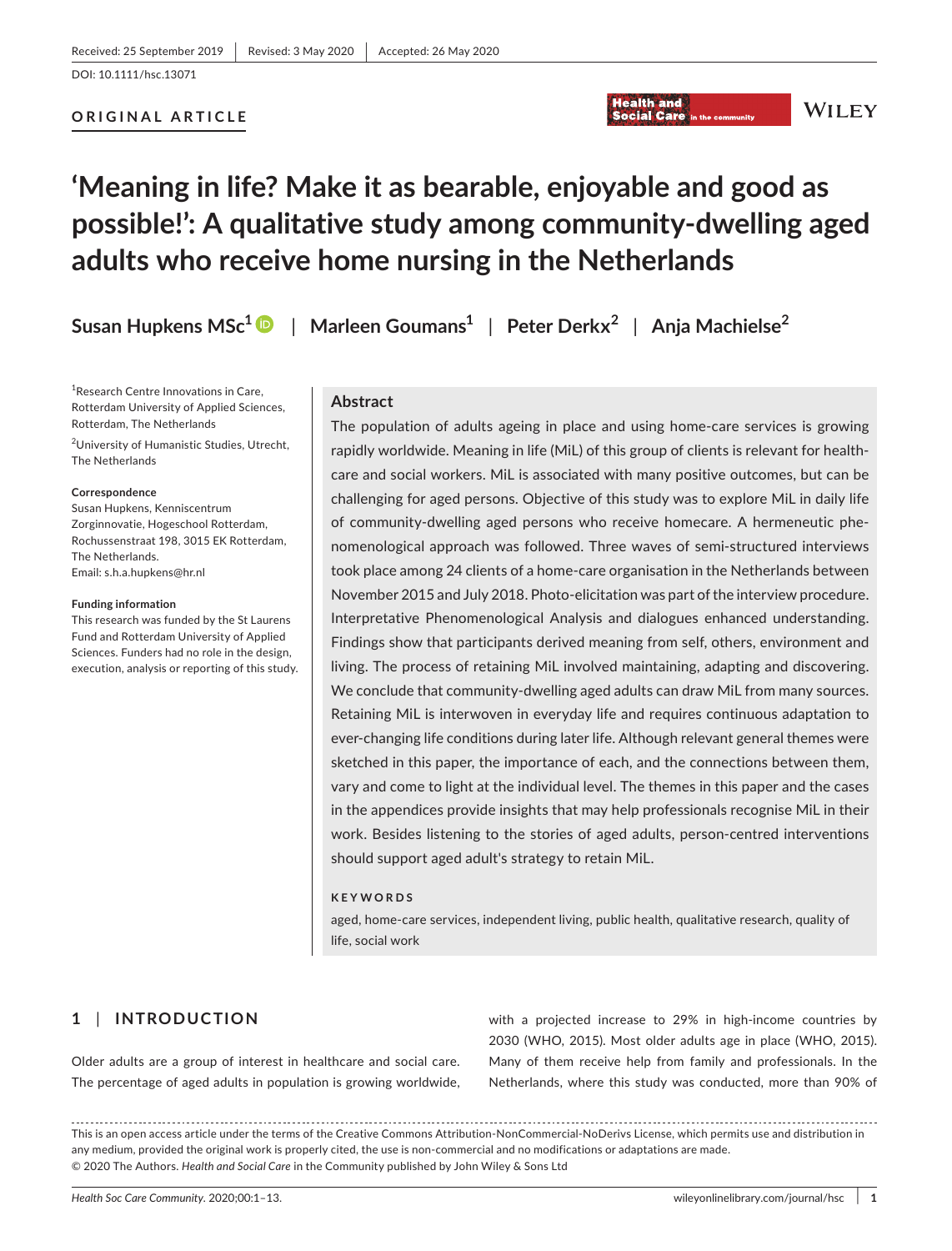**2 | 14/11 FM HUPKENS** ET AL.

adults older than 75 age in place, with over 40% receiving informal and/or formal care or support (De Klerk, Verbeek-Oudijk, Plaisier, & den Draak, 2019). Therefore well-being of this group of clients is relevant for healthcare and social workers. Positive psychologists distinguish two philosophical approaches to well-being (Deci & Ryan, 2008; Ryff, 2012): Hedonism, (subjective well-being or happiness) is related to minimising discomfort and maximising pleasure and life satisfaction. Eudaimonia (psychological well-being or meaning in life (MiL)) is related to identifying and fulfilling one's potentials. Although happiness and MiL appear connected in life (Shmotkin & Shrira, 2013), there are considerable conceptual differences: MiL is, more than happiness, related to giving than taking, to expressing the self (Baumeister, Vohs, Aaker, & Garbinsky, 2013; Esfahani Smith, 2017). Happiness is about 'feeling good' while MiL is about 'being or doing good' (Esfahani Smith, 2017). After decades of emphasis on happiness, MiL is gaining attention in contemporary research. Literature reviews (Bellin, 2012; Brandstätter, Baumann, Borasio, & Fegg, 2012) show the complexity of the construct of MiL. A comprehensive description of MiL is:

> A highly individual perception, understanding or belief about one's own life and activities and the value and importance ascribed to them. Meaning and purpose are related to terms like order, fairness, coherence, values, faith and belonging […] MiL comprises the engagement in or commitment to goals or a life framework and the subsequent sense of fulfilment and satisfaction or lack thereof (Brandstätter et al., 2012).

Literature about MiL comprises theories and research about four elements of the construct:

- 1. Content: *What* provides MiL: frameworks of components, needs or sources of MiL (e.g. Baumeister, 1991; Derkx, 2011, 2015; Wong, 1998);
- 2. Process: *How* MiL can be attained (e.g. Frankl, 1959; Reker & Wong, 2012)
- 3. The *experience* of MiL: How does it feel, what does it bring? (e.g. Baumeister, 1991; Brandstätter et al., 2012)
- 4. What *circumstances* promote MiL (e.g. Carstensen, 2006; Pinquart, 2002)

MiL is thus a multifaceted construct. Moreover, the relations between the elements of meaning are extremely complex (Bellin, 2012; Brandstätter et al., 2012).

## **1.1** | **Meaning in life of aged persons**

Accumulating research shows positive association of MiL with many desired outcomes in older adults: quality of life (Haugan, 2013; Low & Molzahn, 2007), longevity (Boyle, Barnes, Buchman, &

## **What is known about this topic?**

- Happiness is about 'feeling good'; MiL is about 'being or doing good'.
- Several circumstances are positively associated with MiL: health, higher SES, cohabiting, good relationships, living independently, social integration and high everyday competence.
- Loss (of: functions; preferred roles; personal growth; dear ones) compromises MiL in the later years.

#### **What does this paper add?**

- Retaining MiL by adapting to conditions requires energy and perseverance of community-dwelling aged persons.
- Reciprocity in relationships fosters MiL of communitydwelling aged persons.
- The home and neighbourhood of community-dwelling aged persons influence MiL.

Bennett, 2009; Buettner, 2008; Zaslavsky et al., 2014), healthier lifestyle (Steptoe & Fancourt, 2018), use of preventive healthcare services and fewer hospital nights (Kim, Strecher, & Ryff, 2014) and lower prevalence of age-related conditions (Zaslavsky et al., 2014) such as Alzheimer 's disease (Boyle, Buchman, Barnes, & Bennett, 2010) or stroke (Kim, Sun, Park, & Peterson, 2013). However, experiencing MiL seems increasingly challenging through later life. Ageing comes with physical constraints, loss of dear ones and loss of valued roles, which compromise MiL (Krause, 2004). Although many older individuals preserve MiL (Fagerström, 2010; Steger, Oishi, & Kashdan, 2009), others experience loss of meaning due to a decline in personal growth, loss of purpose or declined sense of coherence (e.g. Clarke, Marshall, Ryff, & Rosenthal, 2000; Lövheim, Graneheim, Jonsén, Strandberg, & Lundman, 2013; Ryff, 2014). Several circumstances are positively associated with MiL: health, higher education, higher income, marriage or cohabitation, good relationships, living in the community instead of an institution, social integration and high everyday competence (Hedberg, Gustafson, & Brulin, 2010; Pinquart, 2002; Steptoe & Fancourt, 2018). Literature reveals several processes through which aged persons find MiL: a developmental process, creating and discovering (Hupkens, Machielse, Goumans, & Derkx, 2018). Human relationships are widely regarded as the most important source of MiL (Hupkens et al., 2018). Although the body of knowledge on MiL is rapidly growing, we discovered two gaps in literature which are relevant for workers in the community: a dearth of studies on *community-dwelling* aged persons who use home-care services and on finding meaning in *daily life* (Hupkens et al., 2018). The purpose of this study was therefore to explore meaning in daily life of community-dwelling aged persons who receive home nursing. Research questions were limited to two elements of MiL which are most salient for social and healthcare workers: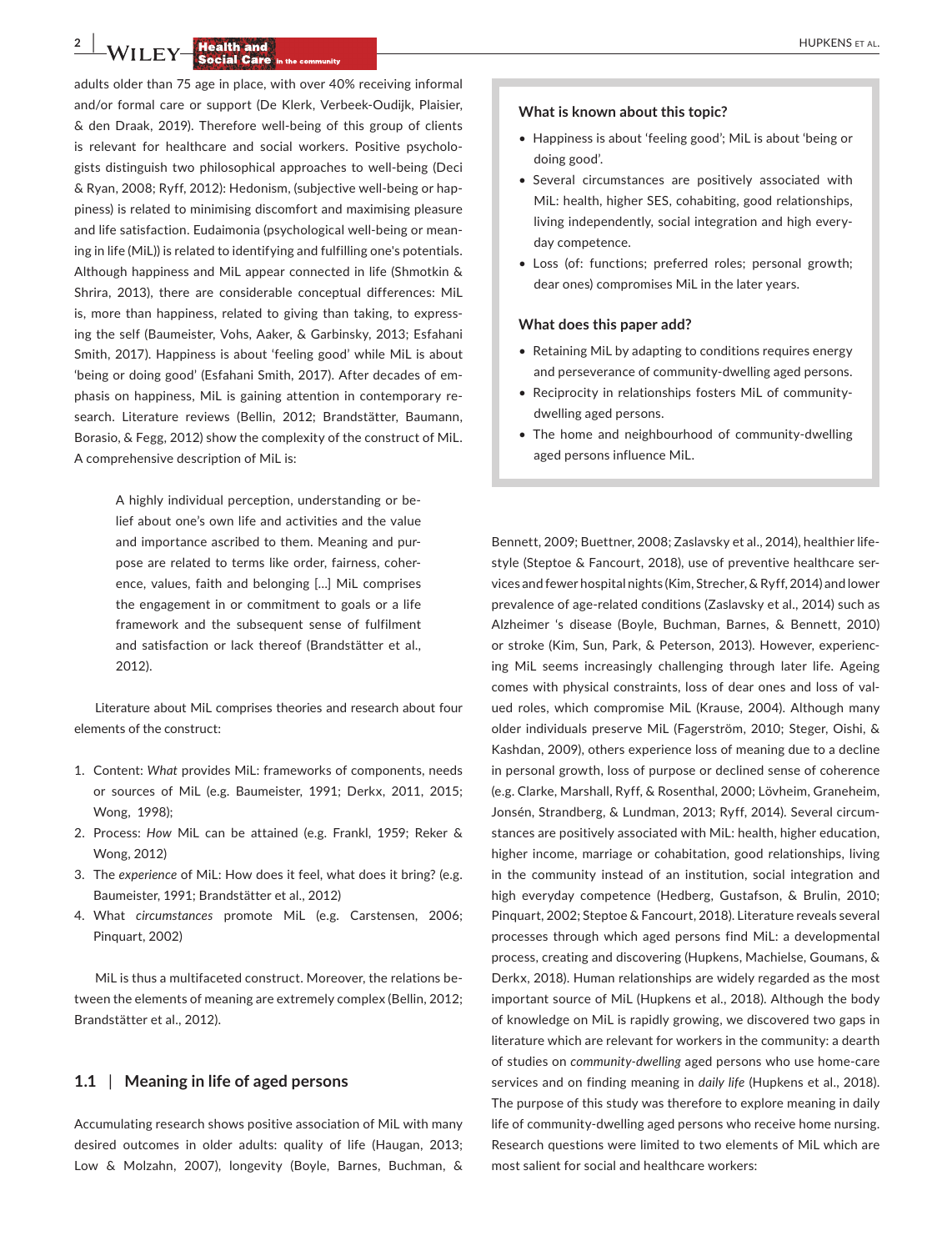**FIGURE 1** Schematic Presentation of analysis at individual and general level



- 1. What sources provide MiL in daily life for community-dwelling aged persons who receive home nursing?
- 2. How do they find meaning in daily life?

# **2** | **METHODS**

# **2.1** | **Design**

This study is part of a larger project about MiL of communitydwelling aged persons, and how professionals can attune their care to MiL. We followed a qualitative hermeneutic phenomenological approach in order to understand MiL of community-dwelling aged persons as they perceive it in their lifeworld. In hermeneutic phenomenology researchers explore by opening up, especially to 'otherness', through questioning and dialogue (Dahlberg, Dahlberg, & Nystrom, 2008; Gadamer, 1975, 2004; Malpas, 2018). The aim is to arrive at understanding (*Verstehen*), a 'fusion of horizons', from which both researcher and participants learn (Dahlberg et al., 2008; Gadamer, 1975, 2004; Malpas, 2018).

# **2.2** | **Data collection**

Respondents were clients from a home nursing provider in Rotterdam, the second Dutch city. Four neighbourhoods were purposefully selected based on different socioeconomic status (as this affects MiL, see introduction). We asked community nurses in these neighbourhoods to select four to eight participants among their older clients that reflected client diversity (age, gender, cultural background, health status). From November 2015 to June 2017 participants were included in the study and between November 2015 and July 2018 respondents were interviewed three times, with 5–7-month intervals, to arrive at a profound understanding about MiL of community-dwelling aged adults. Four persons were unable to participate in a second interview, and four more in a third interview (Appendix A1). Reasons for dropout were: deteriorating health (3), death (1), moving to a nursing home (2) and 'having nothing more to add' (2). Data saturation was approached during data analysis (Appendix A2). However, in hermeneutic phenomenology researchers acknowledge that understanding is always timely and horizons are always moving (Gadamer, 1975).

# **2.3** | **Interviews**

We developed a list of topics for semi-structured interviews. Interview questions were open-ended and asked about lived experiences and examples, rather than knowledge or opinions (Smith & Eatough, 2016; Thomas & Pollio, 2002). Photos were used as an elicitation method to facilitate deeper insight. We used a photo set that was specifically developed to discuss psychological well-being (Cuijpers & Vooren, 2015). Photos can be a means towards emotions, thoughts and feelings that are difficult to express in words (Harper, 2002; Hupkens, Nijhuis, & Kuiper, 2011; Steger et al., 2013). After 10 interviews the topic list was evaluated. Minor changes were made in the formulation of questions. Main questions in first and second interviews were: 'Please select a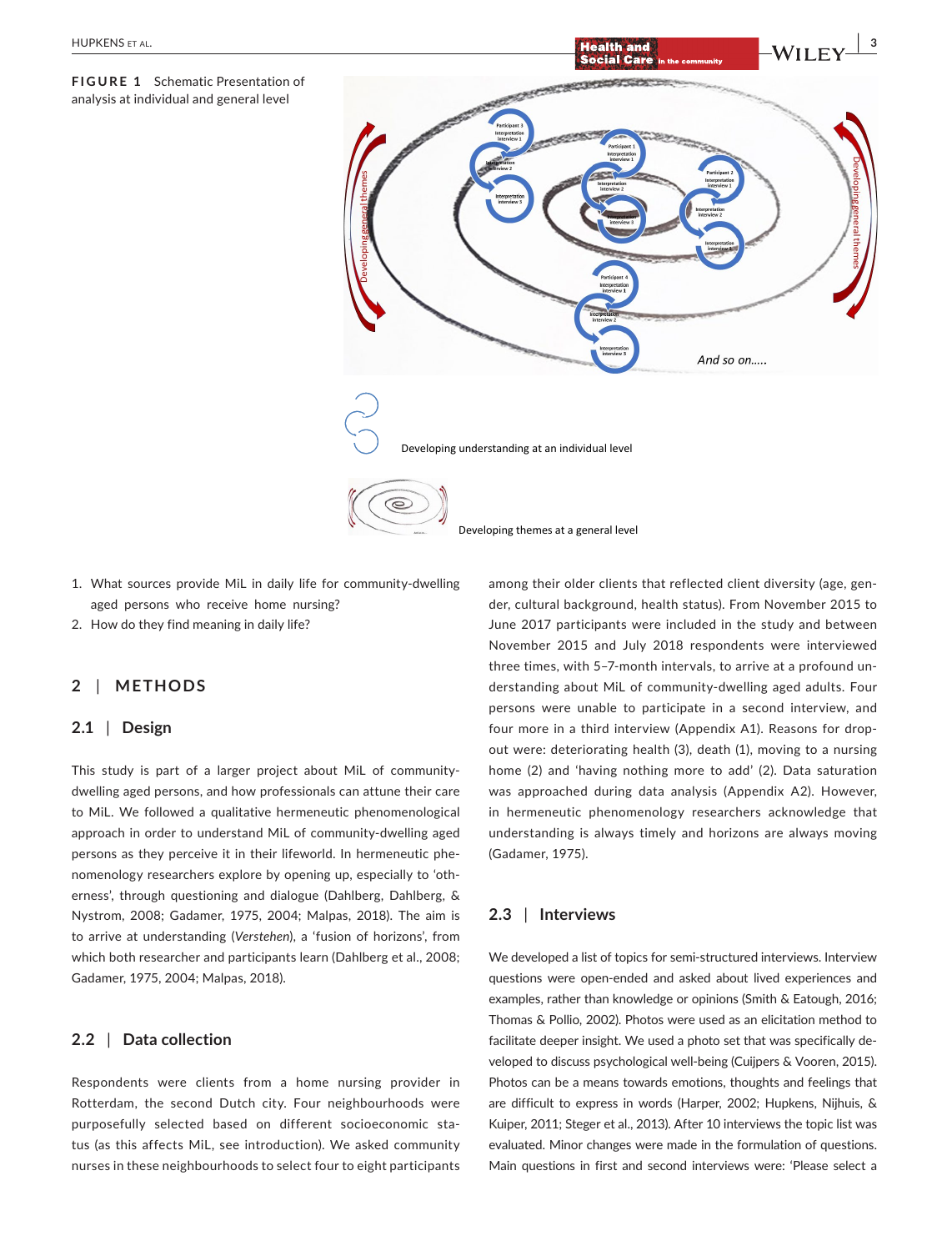**4 <b>HUPKENS ET AL.**<br> **4 <b>COLL SOCIAL CATE Social Care** in the community

picture that depicts MiL for you at the moment'. and 'Can you mention a recent situation in which you experienced MiL?' We asked follow-up questions to further explore with participants. In the second and third interviews dialogues about the insights of earlier interviews and preliminary interpretations took place to enhance mutual understanding. Much attention was paid to an open, attentive attitude towards respondents. The interviewer followed the flow of the conversation while preserving the orientation on the subject. We also gathered background data to enable transferability: gender, age, marital status, living alone or cohabiting, self-reported health status, religion and cultural background. Background items were chosen based on relevance for MiL (see introduction). The main researcher (SH) performed all in-depth interviews with the participants at their homes. Mean duration was 61 min (range: 32–112, Appendix A1). Most interviews were conducted with single participants. Two couples, all clients of the home-care organisation, were interviewed together. Three respondents spoke limited Dutch and were assisted by their family during the interview.

# **2.4** | **Data analysis**

Interpretation in hermeneutic phenomenology is characterised as a dialogue with the texts (Fleming, Gaidys, & Robb, 2003; Gadamer, 1975). We analysed the data in an iterative process at two levels: at the individual level to understand participants in context, resulting in cases which include all interviews of one participant (Figure 3, Appendices A3–A8); at a general level, to find overarching themes. Analysis repeatedly moved in and out, from the parts (individuals) to the whole (all respondents) and back again (Dahlberg et al., 2008; Gadamer, 1975). See Figure 1. The six steps of Interpretative Phenomenological Analysis (IPA) were used as guidance, for their alignment to this approach and the philosophical background (Smith & Eatough, 2016). In this approach themes emerge from the data. Interviews were mostly analysed by the main researcher (SH). In all stages of the analysis further refinement took place in dialogues in two research groups. The first group consisted of nurses, spiritual counsellors, researchers and an aged adult who received home nursing. The second research group consisted of researchers (nurse/health scientist, health scientist, philosopher, philosopher/social scientist) and was university based. Researchers were aware of their pre-understanding, which was derived from both professional work (research, literature, nursing) and personal experiences with aged family members. The introduction of this paper and our review article regarding MiL of older persons (Hupkens et al., 2018) sketch our preconceptions.

## **2.5** | **Rigour**

To promote credibility we conducted multiple interviews with most respondents; findings were validated by respondents and through dialogues in research groups (Fleming et al., 2003; Thomas & Pollio, 2002). Dependability and confirmability were fostered through

recorded and verbatim typed interviews, analytic steps and analytic software (Atlas-ti 6.2.28)(Creswell, 2013; Smith & Eatough, 2016). We also utilised a diary to reflect on evolving understanding (Dahlberg et al., 2008; Fleming et al., 2003). The COREQ was used for the reporting of this study (Tong, Sainsbury, & Craig, 2007).

## **2.6** | **Ethical considerations**

An ethical committee assessed the research proposal and found the research not to be subject to the Dutch Medical Research Involving Human Subjects Act (WMO). Respondents received written and oral information about the study on beforehand and signed an informed consent form. For this paper we changed names and minor details to protect anonymity. A data management plan was part of the study design, to meet the European General Data Protection Regulation. The researchers adhere to the national ethical codes for research of Dutch Universities (Andriessen, Onstenk, Delnooz, Smeijsters, & Peij, 2010).

# **3** | **FINDINGS**

## **3.1** | **Participants**

The 24 participants originated from four different neighbourhoods in the metropolitan area of Rotterdam. Mean age in the first interview was 82.3 (median 85). Most participants were women (18), lived alone (18) and had a Dutch background (18). Sixteen participants had a religious background, although one-third of them were no longer practising. The majority (18) had a low educational level. Participants rated their health mostly as moderate (Table 1), although many of them spontaneously shared impressive lists of adverse health conditions with us during the interviews. In this paper participants can be identified by a code. As an example: A1 is the first participant from neighbourhood A. The second interview with this person is coded: A1.2.

#### **3.2** | **Results of two levels of analysis**

As can be expected from our analysis, our results appear at two levels. We firstly present seven cases (individual level) and end with general findings.

# **3.3** | **Jill, Laetitia, Willy, Romeo, Ed, Yamini and Corinne**

The cases in Figure 2 and Appendices A3–A8 are examples of the results of the analysis at the individual level. The cases represent respondents from different neighbourhoods and backgrounds. The cases provide the reader an in-depth understanding of the meaning and interconnectedness of the general themes for aged individuals in context.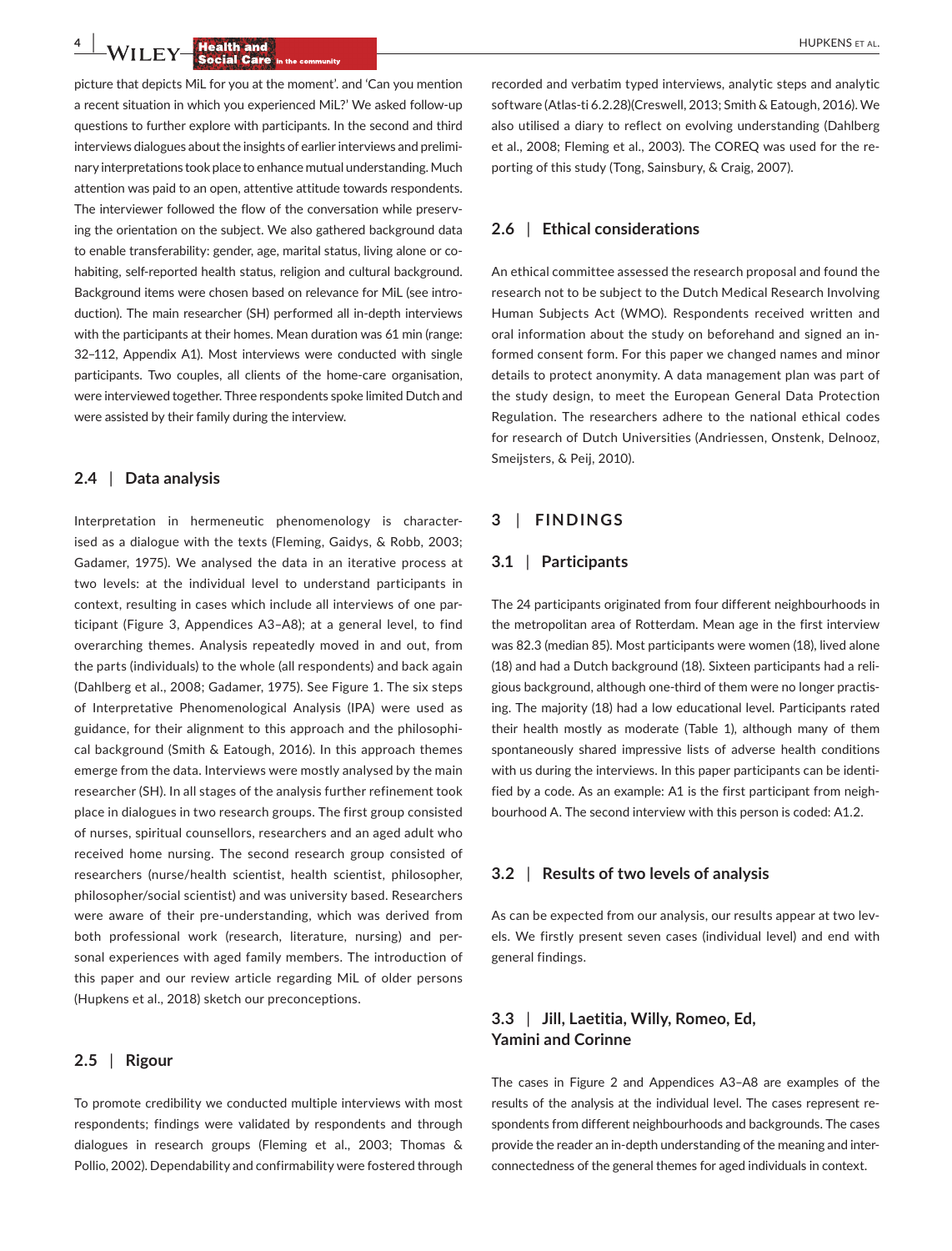**EXERCISE ET AL. EXERCISE EXERCISE EXERCISE EXERCISE EXERCISE EXERCISE EXERCISE AND LODGED ASSOCIATES AND LODGED AND LODGED AND LODGED AND LODGED AND LODGED AND LODGED AND LODGED AND LODGED AND LODGED AND LODGED AND LODG** 

# **TABLE 1** Background of participants

| Age, years, first interview         |                           |  |  |  |  |  |  |
|-------------------------------------|---------------------------|--|--|--|--|--|--|
| $61 - 65$                           | $\mathbf{1}$              |  |  |  |  |  |  |
| $66 - 70$                           | $1\,$                     |  |  |  |  |  |  |
| $71 - 75$                           | $\overline{2}$            |  |  |  |  |  |  |
| $76 - 80$                           | 5                         |  |  |  |  |  |  |
| $81 - 85$                           | 5                         |  |  |  |  |  |  |
| $86 - 90$                           | 6                         |  |  |  |  |  |  |
| $91 - 95$                           | $\ensuremath{\mathsf{3}}$ |  |  |  |  |  |  |
| $96 - 100$                          | $1\,$                     |  |  |  |  |  |  |
| Gender                              |                           |  |  |  |  |  |  |
| Male                                | 6                         |  |  |  |  |  |  |
| Female                              | 18                        |  |  |  |  |  |  |
| Marital status                      |                           |  |  |  |  |  |  |
| Married/cohabiting                  | $\sqrt{5}$                |  |  |  |  |  |  |
| Divorced                            | $\overline{2}$            |  |  |  |  |  |  |
| Widowed                             | 15                        |  |  |  |  |  |  |
| Single                              | $\overline{2}$            |  |  |  |  |  |  |
| Living arrangement                  |                           |  |  |  |  |  |  |
| Together                            | 6                         |  |  |  |  |  |  |
| Alone                               | 18                        |  |  |  |  |  |  |
| Cultural background                 |                           |  |  |  |  |  |  |
| Dutch                               | 18                        |  |  |  |  |  |  |
| Surinamese                          | $\overline{4}$            |  |  |  |  |  |  |
| Turkish                             | $\mathbf{1}$              |  |  |  |  |  |  |
| Cape Verdian                        | $1\,$                     |  |  |  |  |  |  |
| Religion                            |                           |  |  |  |  |  |  |
| Christian                           | 14                        |  |  |  |  |  |  |
| Non-practicing                      | 5                         |  |  |  |  |  |  |
| Muslim                              | $\mathbf{1}$              |  |  |  |  |  |  |
| Hindu                               | $\mathbf{1}$              |  |  |  |  |  |  |
| No religion                         | 8                         |  |  |  |  |  |  |
| Highest educational level           |                           |  |  |  |  |  |  |
| No schooling                        | $\ensuremath{\mathsf{3}}$ |  |  |  |  |  |  |
| Primary school                      | $\sqrt{5}$                |  |  |  |  |  |  |
| Lower vocational                    | 10                        |  |  |  |  |  |  |
| Medium vocational                   | $\overline{2}$            |  |  |  |  |  |  |
| Higher                              | $\overline{4}$            |  |  |  |  |  |  |
| Self-rated health, first interview  |                           |  |  |  |  |  |  |
| Excellent                           | $\mathbf{1}$              |  |  |  |  |  |  |
| Good                                | 8                         |  |  |  |  |  |  |
| Moderate                            | 9                         |  |  |  |  |  |  |
| Poor                                | 6                         |  |  |  |  |  |  |
| Very poor                           |                           |  |  |  |  |  |  |
| Self-rated health, second interview |                           |  |  |  |  |  |  |
| Higher score than 1st               | $\,8\,$                   |  |  |  |  |  |  |
| Same score                          | 9                         |  |  |  |  |  |  |
| Lower score                         | $\ensuremath{\mathsf{3}}$ |  |  |  |  |  |  |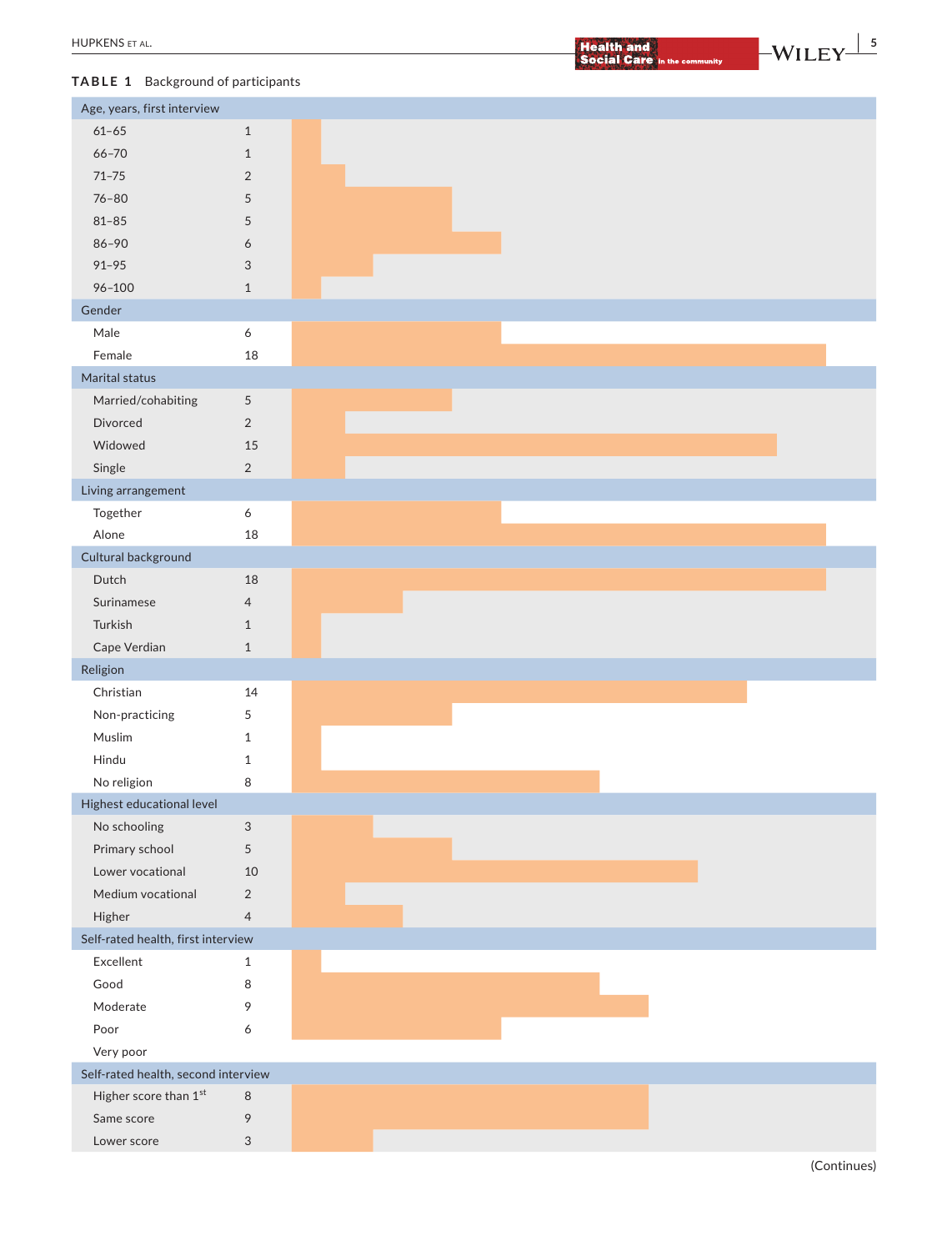**TABLE 1** (Continued)

| Self-rated health, third interview |  |  |
|------------------------------------|--|--|
| Higher score than 2nd              |  |  |
| Same score                         |  |  |
| Lower score                        |  |  |
|                                    |  |  |

| Photo                                  | Jill (B2) age $86$                                                                                                                                                                                                                                                                                                                                                                                                                                                                                                                                                                                                                                                                                                                                                                                                                                                                                                                                                                                                                                                                                                                                                                              | <b>Source</b>                                                                                                                             | <b>Process</b>                                                                                                              |
|----------------------------------------|-------------------------------------------------------------------------------------------------------------------------------------------------------------------------------------------------------------------------------------------------------------------------------------------------------------------------------------------------------------------------------------------------------------------------------------------------------------------------------------------------------------------------------------------------------------------------------------------------------------------------------------------------------------------------------------------------------------------------------------------------------------------------------------------------------------------------------------------------------------------------------------------------------------------------------------------------------------------------------------------------------------------------------------------------------------------------------------------------------------------------------------------------------------------------------------------------|-------------------------------------------------------------------------------------------------------------------------------------------|-----------------------------------------------------------------------------------------------------------------------------|
|                                        |                                                                                                                                                                                                                                                                                                                                                                                                                                                                                                                                                                                                                                                                                                                                                                                                                                                                                                                                                                                                                                                                                                                                                                                                 | (subthemes)                                                                                                                               | (subthemes)                                                                                                                 |
|                                        | I visit Jill (86) after her afternoon nap, otherwise it would be too tiresome for her because of<br>her fragile physical condition. She sits in a comfortable chair. Two cupboards with drawers<br>beside her, everything at hand, without the need to get up or ask her husband. She tells: 'I<br>try to be as self-supporting as I can, I am surrounded with handy stuff. We have a knack for<br>coming up with something different if we cannot do certain things anymore.' 'Bad prognosis?<br>I am not living with that. I just stumble along.' She thinks she's still better off than other<br>elderly. (B2.1, B2.2) She pays attention to eating healthy.<br>Jill embroiders mandalas with extremely tiny stitches, and likes to choose unusual<br>colour combinations and compositions. She says it helps her get through the day. It is<br>kind of meditative. 'I never had time to be busy with myself before, to think things over.<br>But now I embroider, I embroider, I embroider.' (B2.1)<br>Her children, grandchildren and great-grandchildren are very important to her. They<br>visit frequently and she is grateful for their help. 'We have moved a lot during our life. It | Home and<br>neighbourhood<br>Physical and mental<br>abilities<br><b>Activities</b><br>Autonomy<br>Life story<br>Personal<br>relationships | Adapting to conditions<br>Being myself<br>Taking care of myself<br>Openness and sense of<br>wonder<br>Reflecting about life |
|                                        | was alright with me, as long as I had my progeny with me.' She follows news and politics<br>and worries about the future of her children, grandchildren and great-grandchildren. 'As<br>long as they're okay.' (B2.1)<br>Jill chooses a photo of a child jumping into the water (Fig. 1). It reminds her of the<br>happy family life they had, of summer holidays. 'After a period of hard work, we could<br>rest there, children playing in the water (dreamy look)  That's the place where my ashes<br>will be scattered.' (B2.1)                                                                                                                                                                                                                                                                                                                                                                                                                                                                                                                                                                                                                                                             | Life story<br>Community and<br>society<br>Life story                                                                                      | Staying connected to<br>MiL sources<br>Reflecting about life<br>Looking ahead                                               |
| Photo: Cuijpers & Vooren, 2015, Vilans | She explains meaning in life is far more difficult than it used to be: 'It depends on the<br>situation you're in. It is not easy to accept help if you used to be the one who was<br>helping. And now I am in a situation where I have to give meaning to life while sitting.<br>And you have to be able to do that! When you are as old as we are, you are standing a bit<br>outside of society. And of course, you try to have a good look at your environment, but<br>that is only a small circle. And that is what you can do: be attentive to your small circle.'<br>(B2.1, B2.2)                                                                                                                                                                                                                                                                                                                                                                                                                                                                                                                                                                                                          | Values<br>Personal<br>relationships<br>Character strengths                                                                                | Adapting to conditions<br>Reflecting about life<br><b>Being myself</b><br>Staying connected to<br>MiL sources               |
|                                        | She looks at her husband (smiles), 'and we are privileged, because we are together.<br>For if you were alone, you would be scratching the walls, so to speak. But we are<br>together, so we can laugh together, cry together, say things, scold,  mention it; we are<br>together!' (B2.1, B2.2)                                                                                                                                                                                                                                                                                                                                                                                                                                                                                                                                                                                                                                                                                                                                                                                                                                                                                                 | Personal<br>relationships                                                                                                                 | Staying connected to<br>MiL sources<br>Reflecting about life                                                                |
|                                        | Jill says they regularly go to bed late at night, because they watch operas on television<br>together. 'That is so wonderful! I have always loved music, went to concerts, sang myself.<br>Verdi is awesome. Unbelievable what he made! Amazing. I've said before: If a situation came<br>where I don't know which way to turn, just switch on the television to the opera channel.'<br>(B2.1, B2.2)                                                                                                                                                                                                                                                                                                                                                                                                                                                                                                                                                                                                                                                                                                                                                                                            | Art and media<br>Life story                                                                                                               | Openness and sense of<br>wonder<br>Looking ahead                                                                            |
|                                        | 'Meaning in life? We don't talk about it so much. When you are so old you have to<br>accept how you are now and that life provides you with meaning. You live here and now.<br>We live in the here and now, so it is pivotal to make it as bearable, enjoyable and good as<br>possible!' (B2.2)                                                                                                                                                                                                                                                                                                                                                                                                                                                                                                                                                                                                                                                                                                                                                                                                                                                                                                 | Values                                                                                                                                    | Openness and sense of<br>wonder<br>Adapting to conditions                                                                   |

## **FIGURE 2** Jill

# **3.4** | **General themes**

Figure 3 is a representation of the general themes of the present study. We earlier represented MiL in the later years as a flowing river: ever-changing by multiple processes, sources and circumstances that mingle together (Hupkens et al., 2018). Our actual findings support this metaphor; therefore we modified the image in order to depict the results of the present study.

# **3.4.1** | **WHAT: Sources of meaning in life**

Most participants mentioned many different sources of MiL (Appendix A2). Main themes were: self, others, environment, living. Subthemes were highly interconnected. Several subthemes

could be related to more than one main theme. An example is the subtheme 'values', which besides 'self' is also connected to 'others' and 'living'. In this section themes are written in bold, subthemes italicised.

#### *Self*

Self was an important source of MiL of participants.

*Values:* All respondents mentioned important values that provided them with MiL, such as respect, friendliness and faith. These values were mostly adopted in their youth, through their upbringing or through a cultural or political background. Values that had guided them throughout life were reflected in respondents' habits.

> 'We are all equal. My father taught me: All groups have good and evil persons.' (C6.2, age 82)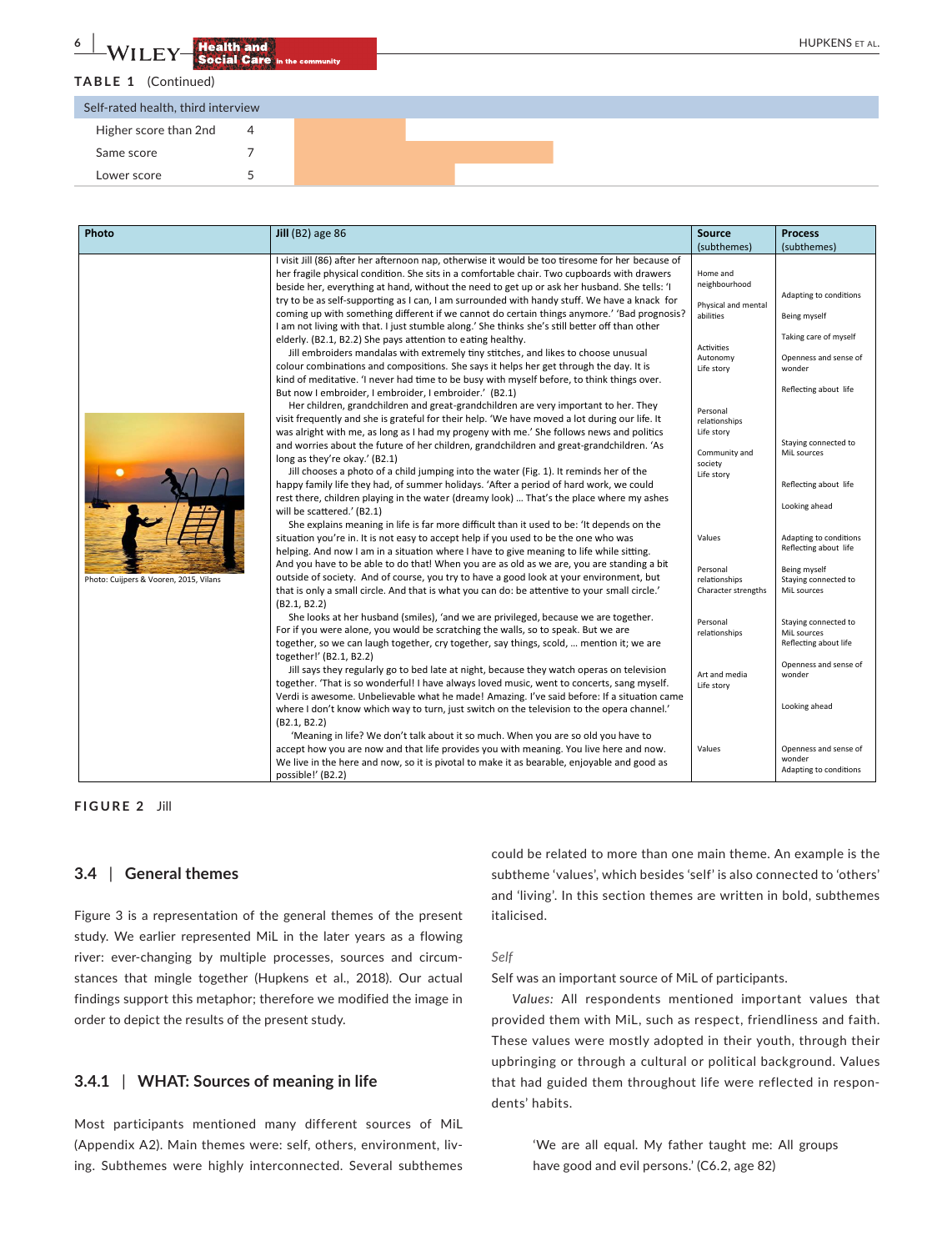**FIGURE 3** The river of meaning in life for community-dwelling aged persons who receive homecare



*Character strengths:* Many participants drew on their character strengths as a source of MiL, such as optimism, strength, perseverance, creativity and generosity. They told how these strengths had helped them before, in good and bad times. Some participants mentioned that they learned these virtues from beloved relatives who had passed away.

> 'I am a giving person, just like my grandma. I always have something in my handbag to give to others.' (C1.2, age 87)

*Life story:* Participants shared their life story with us during the conversations. They explained that beautiful memories of past life contributed to MiL in the present, while unfavourable events had shaped their character strengths and values. Photos and artefacts in the house reminded respondents of precious moments and persons.

> 'The fact that I have been able to be of service to people in my professional life provides me with fulfilment.' (D6.2, age 86)

*Physical and mental abilities:* Many participants mentioned their good physical and mental abilities as sources of MiL, particularly as compared to other aged persons. Especially mental abilities were highly valued.

> 'The doctor told me I am not demented. That's the most important thing. I'd rather be dead than demented!' (D1.2, age 86)

*Autonomy:* Several participants emphasised that living their life as they wanted it, and making their own choices, contributed to MiL. They enjoyed living (relatively) independent. Some expressed a feeling of freedom, which was especially meaningful after a long period of caring intensively for relatives.

> 'I don't want someone else to dispose of my life, to decide for me. As long as I can think independently, I stay who I am.' (B6.3, age 73)

#### *Others*

Besides self, others appeared to be vital for MiL of our participants.

*Personal relationships:* For all respondents, other persons contributed to MiL: spouses, brothers and sisters, children/grandchildren, friends. Respondents still cherished relationships with loved ones who passed away. Daily rituals kept them in their lives. Participants who had pets highly appreciated their friendship. Many attached value to being a good mother, a funny grandfather or a good neighbour. They expressed that, for MiL, reciprocity in relationships was important. Despite age, several participants mentioned assisting family or neighbours, although this was becoming progressively strenuous.

> 'That I can mean something for my wife, that's my fulfilment…MiL is today: that's all there is … that we can live this life together.' (B1.1, age 90)

' That dog is my everything.' (A3.1, age 78)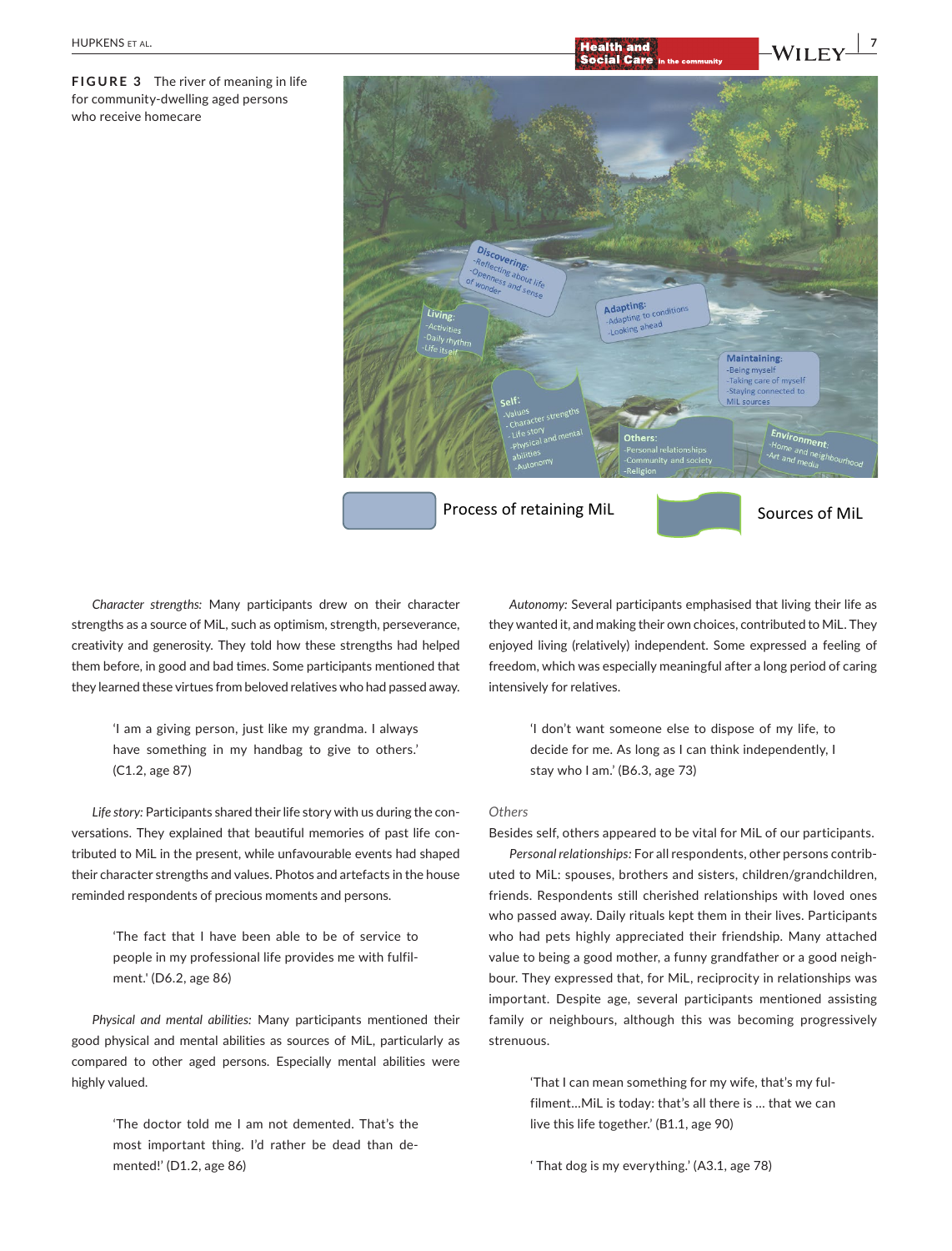**8 | 14/11 FM HUPKENS** ET AL.

*Community and society:* A community, for example, of neighbours, provided meaning for some participants. Others felt a bit detached from society because of shrinking social networks or loss of a specific social role, such as being a brilliant professional or the perfect host. Respondents attached importance to staying informed about topical issues in the world through reading, television and radio. Some were concerned about social developments and, specifically, the future of their children and grandchildren. Several supported good causes.

> 'I hope that all children that have been put on this world by our generation will enjoy prosperity like we did. We have to ensure that. (B5.2, age 73)

*Religion:* Some participants mentioned religion as a source of MiL. Religion provided them with a community and important values and habits, such as praying and lighting a candle. It connected them to something, or someone, 'higher'.

> 'For me, it is God in the first place. The narrow road is the good one. I walk this road of God.' (C3.1, age 78)

#### *Environment*

Participants not only found meaning in others and self, but also in the environment where they lived.

*Home and neighbourhood:* Many participants told that their home and close neighbourhood contributed to MiL: their belongings, the convenient location, shops and other facilities. Many mentioned nature as a source of MiL, especially when it could be enjoyed through the window or on a short walk in the neighbourhood.

> 'To live here again (after a hospital stay), in my own house! I love the view, especially the children's playground.' (D2.2, age 95)

*Art and media:* Some participants had works of art in their houses, which were valuable for them. Several adults mentioned music, films and media as important sources of MiL.

> 'When it's silent in the house I watch television. And I imagine I'm there with those people … And I love music. It brings life into the house!' (C2.3, age 85)

#### *Living*

Participants expressed that living was a source of MiL.

*Activities:* Most respondents told us that their activities provided them with MiL in daily life. Moreover, 'doing something' helped them in adverse situations. Participants stressed that both beginning and finishing an activity were important. Meaning-providing activities varied. For several respondents 'just doing something' was not enough to experience MiL: the activity needed to contribute to something they regarded as valuable, like supporting good causes in the community or making something beautiful or useful. Many aged persons mentioned a favourite activity like reading a good book, gardening or doing craftwork. For several, daily chores took more and more time, impeding favourite, MiL-providing activities.

> 'I have so many activities to do; I would like to make three days out of one!' (B3.2, age 84)

*Daily rhythm:* Everyday rhythm provided some respondents with MiL. Precious habits like walking the dog or home organisation, filled them with MiL.

> 'Well, most times I even don't have the time to read the paper… I have other things to do. At the moment the washing machine is working as well. And when that is all set, that feel's good. Yes, it provides me with fulfilment' (B7.1, age 88)

*Life itself:* Some participants expressed that life itself provided them with MiL—waking up in the morning and being able to live another day. A few respondents experienced nature as a connection to the larger structure of life.

> 'When I wake up I think: seize the day … I am still there! And that is always very important. And I make a cup of tea and sit here for a while.' (D3.3, age 91)

# **3.4.2** | **HOW: the process of retaining meaning in life**

Although most respondents experienced MiL almost daily, many saw it as an increasing challenge because of declining health and loss of many dear ones. Activities became problematic and loss of mobility limited going out and visiting others. Our participants explained that retaining MiL was a continuous process that fluctuated with life conditions. Most of them used several strategies, (Appendix A2).Three main themes evolved in the analysis for this process: maintaining, adapting and discovering MiL (Figure 3).

#### *Maintaining MiL*

Participants explained that they did not have to create new meaning every day. They rather maintained MiL through different strategies.

*Being myself:* Most participants emphasised that, to maintain MiL, they just 'stayed who they were and did what they had always done'. When we asked follow-up questions, they explained how they had overcome difficult periods before in their life. Just as in previous situations they used their character strengths and kept up daily rituals and favourite activities, which provided a structure for carrying on and maintaining MiL.

> 'I go on as I always have. Because if you stick to your trouble it will determine you. You have to switch over' (A3.2, age 76)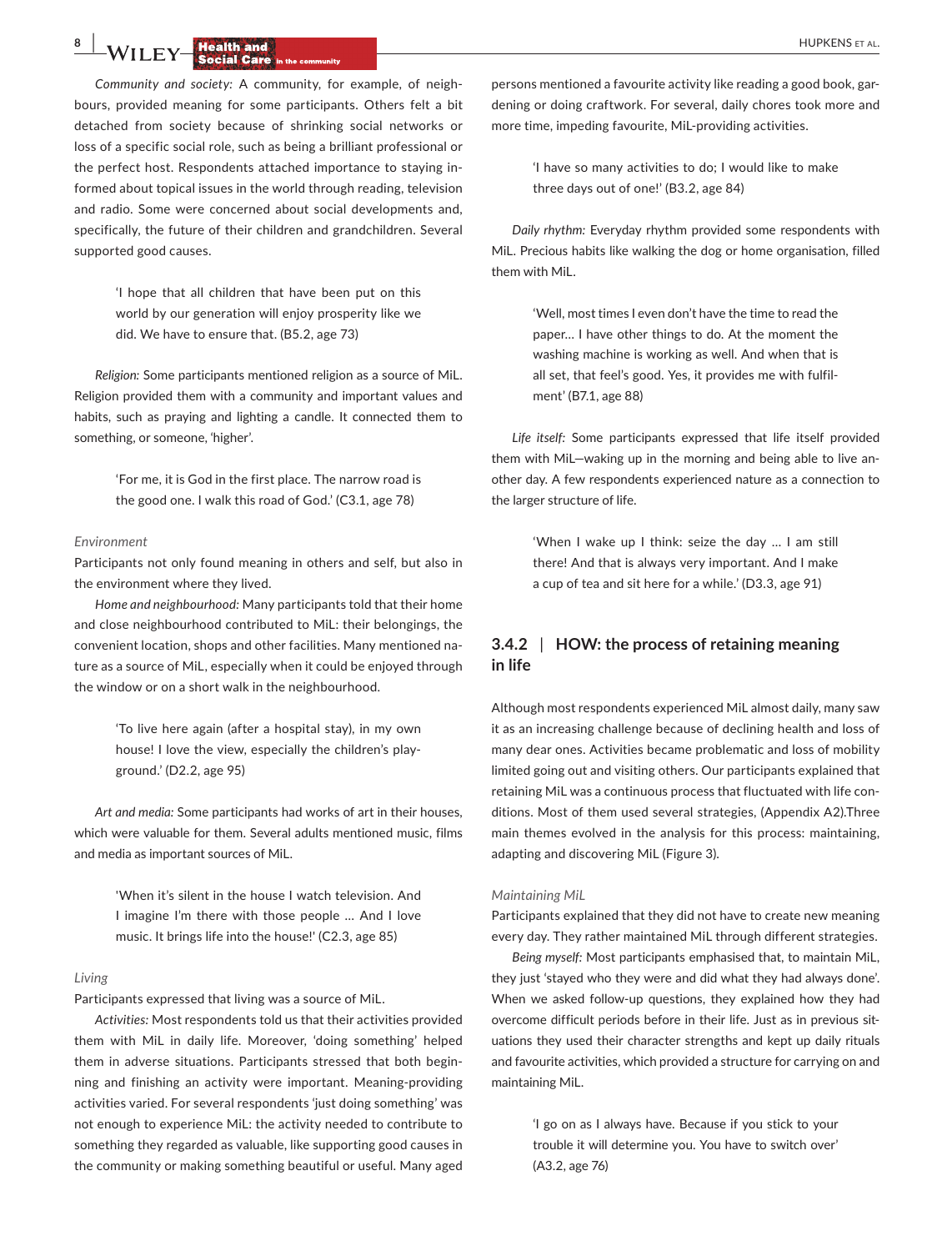*Taking care of myself:* Respondents told that taking good care of themselves supported MiL. They paid attention to their appearance, maintained a healthy lifestyle (food, exercise), and did their best to make a nice day for themselves.

> 'Some days I go up and down the stairs six times or more, otherwise soon I won't be able to do that anymore.' (A1.1, age 69)

*Staying connected to MiL sources:* Participants actively undertook steps to stay connected to their MiL sources, for instance by engaging in meaning-providing activities. When receiving guests they did their best to be good company, show interest in others and enjoy their visits. Some told that they did not ask or expect too much from family carers, in order to keep the relationship healthy.

> 'I always take care of myself to have this sociability of playing cards and so on.' (B8.2, age 85)

#### *Adapting*

When maintaining MiL was impeded by deteriorating conditions, participants used several strategies to retain MiL through adaptation.

*Adapting to conditions:* Participants revealed that they adapted continuously to deteriorating health conditions. Several told, and showed, how they found creative solutions for lost abilities, for instance phoning relatives instead of visiting them. They accepted help from family, friends and home-care services. Several turned to other sources of meaning. During our dialogues, participants provided insight into the increasing time and energy this process of adaptation costs as decline progressed. A few respondents expressed that adaptation had almost reached a limit, especially when they experienced too much pain or felt exhausted, or when meaning-providing activities or preferred roles where hindered.

> 'When I want to cook chili con carne, I plan it a day ahead. I do the shopping the day before, and start early in the afternoon. I take some bowls and cut peppers and leeks, and then I take a rest, because it costs energy. I take breaks and spare my other hand.' (A2.3, age 64)

*Looking ahead:* Participants told that they look ahead. Some feared further decline and took precautions, like ordering a mobility scooter, which secured the ability to 'walk' the dog. Some hoped for the best for the future. For several aged persons, making final arrangements provided them with MiL, as they did not want to bother their family with that.

> 'I want to call the funeral director. It is a very big step for me. You know, then you talk about the end of life … But I definitely want to do it, for my son. It would take away a lot of trouble from him.' (B8.3, age 85)

#### *Discovering*

In dialogues with participants another process of finding meaning came to the surface: discovering.

# **Health and <b>a B EXECUTE A EXECUTE A EXECUTE A EXECUTE A EXECUTE A EXECUTE A EXECUTE A EXECUTE A EXECUTE A EXECUTE A EXECUTE A EXECUTE A EXECUTE A EXECUTE A EXECUTE A EXECUTE A EXECUTE**

*Reflecting about life:* Most respondents looked back on their past life, at times with relatives (or the researcher), often during the night. Participants observed the 'pieces of the puzzle' of their memories and discovered connections and meaning. Some wondered if they did the right thing in specific situations.

> 'I have led a normal life, I didn't do any evil, I have been an honest person. I have peace of mind.' (C1.2, age 87)

*Openness and sense of wonder:* Many participants described an attitude of openness and wonder towards life, which enabled them to discover unexpected meaning in their daily life: in the beauty of nature, changes in the city, music, or unexpected encounters with others.

> 'Meaning in life is seeing something that attracts or touches you. Little ducks in the water. Children on my daily walk.' (D 5.2, age 97)

# **4** | **DISCUSSION**

In this paper we explored MiL of community-dwelling aged adults who receive home nursing. Through the hermeneutic approach, this research expanded our horizons and those of our study participants: many respondents told us they highly enjoyed the in-depth conversations. Some missed this kind of exchange in their later years. Most of the themes that derived from our analysis support earlier literature, yet findings reveal a few interesting novel aspects. Main contribution of this paper is it is in-depth first-person's insight in MiL in the later years.

Our respondents showed that retaining MiL is interwoven in everyday life. Although general themes emerged from the analysis, MiL was something different for every individual in their own context, as also stated by Frankl (1959). In the participants' stories, the elements of MiL are highly interconnected in an individual way: an overall structure was not found. However, the findings lent support to our overarching image of a river of meaning in later life (Figure 2).

## **4.1** | **Sources of MiL revisited**

Although we expected many sources for MiL, we were impressed by the number of sources our respondents mentioned. As the broad themes show—others, self, environment, living—MiL can be derived from many things.

Meaning from relationships with others was frequently mentioned, both by our respondents and in previous research (e.g. Bar-Tur, Savaya, & Prager, 2001; Duppen et al., 2019; Fegg, Kramer, Bausewein, & Borasio, 2007). Our study further contributes to insight into the reciprocal character of relationships, as receiving *and*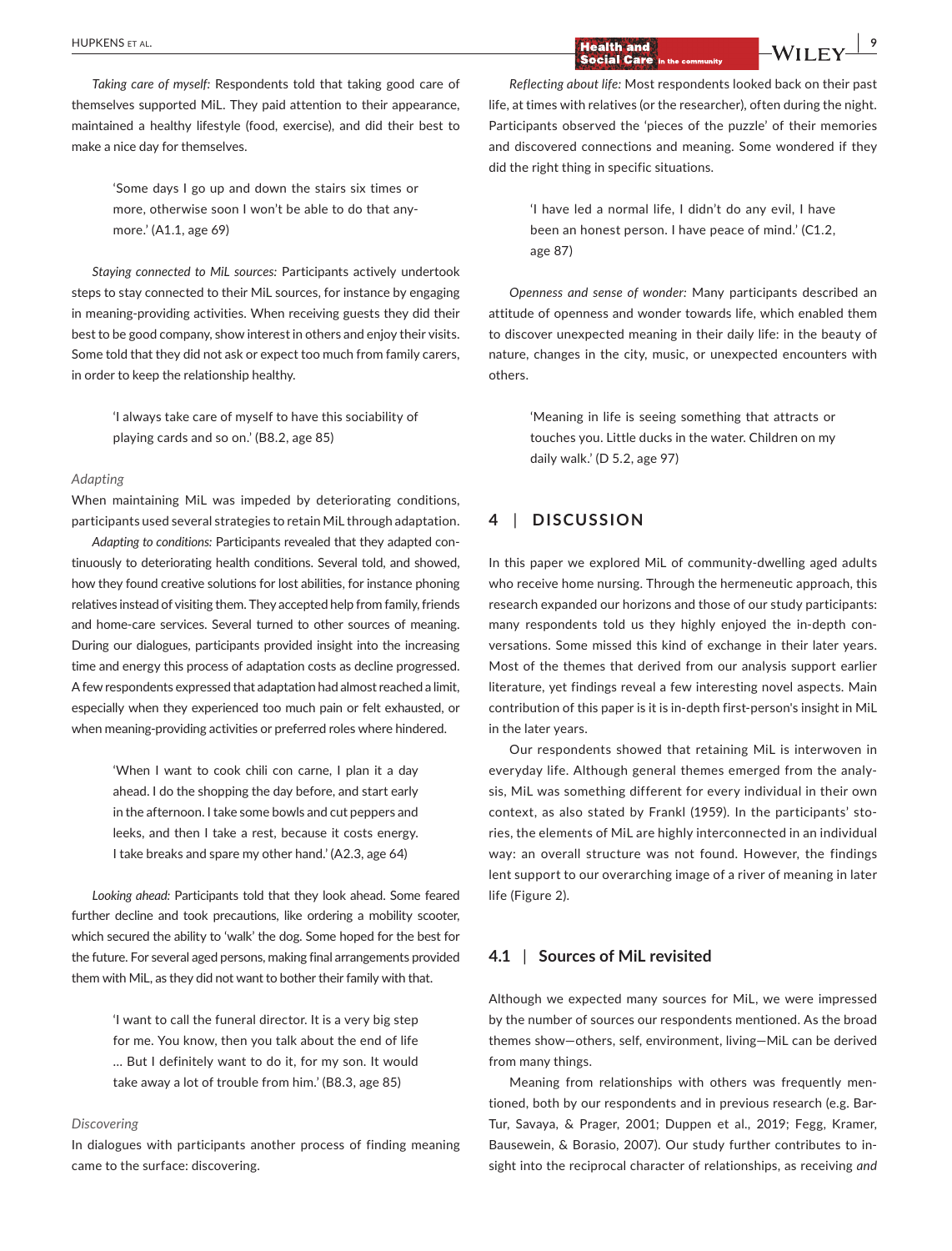**10 | <b>14/11 F 15 HUPKENS** ET AL.

giving contributes to MiL. Especially the capacity to fulfil favourite roles (e.g. mother, friend) was very important to our respondents. Loss of favourite roles erodes meaning, as shown in research by Krause (2004). His research provides a hopeful perspective: this loss of meaning can sometimes be restored by emotional support of others. Our findings reveal the importance of relationships with pets: for some aged adults they are a vital source of MiL.

Although we, like others, have highlighted personal relationships as a major source of MiL (Hupkens et al., 2018), we learned that other sources may be equally important. Loss of dear ones is inevitable in later life. Participants showed that, at that point, other sources become crucial. Self (character strengths, values and life story) can be a stable source. Most respondents relied on their selves to retain MiL, which confirms findings of other authors (Dittmann-Kohli, 1990; Greenstein & Hollander, 2015; Nygren et al., 2005).

A new insight from our study is that home and the environment are a source of MiL. With an increasing population of adults ageing in place, this is a salient topic.

Our study puts activities of community-dwelling aged persons in the light of MiL. Which activity is meaningful is different for each individual. Independence gave many respondents a sense of autonomy and freedom, contributing to their MiL. On the other hand, daily chores frequently demanded so much time and energy that they inhibited starting other, more meaningful activities. Beginning something is important to feel human (Arendt, 1958), and aged persons are no exception to this. Besides beginning, finishing the activity is crucial. As a respondent mentioned: activities have little meaning when one lacks the energy to finish them.

We expected daily rhythm to be a source of MiL for our respondents, as mentioned by others (Bellin, 2012; Dittmann-Kohli, 1990; Moore, Metcalf, & Schow, 2006). Our findings show that, moreover, life itself can be a source of MiL: waking up in the morning and being able to live another day.

## **4.2** | **The process of retaining MiL revisited**

Participants showed us that retaining Mil is a continuous process in old age, due to ever-changing life conditions. In our review article we made a distinction, like Reker and Wong (2012), between *creation* and *discovery* of MiL. Through dialogue with participants in this study we learned that 'creating' MiL in old age is not a proper understanding: aged adults do not have to create meaning, they rather *maintain* MiL or *adapt* to changing conditions during old age in order to retain MiL. Participants explained that, to maintain MiL, they simply 'are, and do, what they have always done'. This implies active involvement though: participants stay related to their initial value framework, their cultural path, according to Kaufman (1986); they also showed us, like previous authors (Dittmann-Kohli, 1990; Moore et al., 2006), that MiL is retained by good self-care and connecting to one's MiL sources. Yet MiL takes energy and perseverance when aged persons have to adapt

to conditions, especially when pain and/or daily tasks make increasing demands from an older individual. The philosopher Gude emphasised, while struggling from terminal cancer, that retaining MiL required daily effort. MiL is sometimes an exhausting struggle, a 'crafting endeavour' (Steenhuis, 2017). Some participants explained that life turns meaningless when this struggle becomes too much. Retaining MiL, as described in our findings section, shows similarity to the Selection Optimisation and Compensation Theory (Baltes & Carstensen, 1996; Freund & Baltes, 1998). The processes of adapting (this study) and compensation (Baltes et al.) are comparable. However, for our participants, selection of goals and optimisation was frequently loss based: to keep the current level (instead of election-based: deliberately choosing goals in order to attain a higher level).

Another way to find meaning is discovering it. Discovering is finding meaning by coincidence, not intentionally. Our respondents showed us that discovering meaning occurred by looking back, as described earlier (McAdams, 2012; Tromp, 2011), but meaning seemed to evolve foremost from a mindset of wonder (Derkx, 2015; van de Goor, Sools, Westerhof, & Bohlmeijer, 2017). Our participants confirm authors who wrote that openness and receptiveness towards life enables enjoying what crosses your path (Marcoen, 2006; Randall & Kenyon, 2004; Reker & Wong, 2012; Tornstam, 2005). The process of discovering MiL through wonder is seldom studied, but of high interest, as this mindset may remain largely unaffected by many deteriorating circumstances during old age.

## **4.3** | **Implication for practice and policy**

MiL is associated with many positive outcomes such as health and quality of life. For this reason, MiL of aged persons ought to be on the agenda of professionals and policy makers in social care and healthcare. The themes in this paper and the cases in the appendices provide useful knowledge that may help recognise MiL in practice. Because every individual is different, a valuable next step should be listening to the stories of aged adults and learn from them, as we did. A phenomenological attitude of openness, questioning and attentiveness proved to be a good start for a conversation about MiL. Interventions in the community and in healthcare should not only focus on sources of MiL but also empower aged adults to retain MiL. The UK programme '5 ways to well-being' is influential internationally and mirrors some of our findings, although it is based on another definition of well-being ('mental well-being') (Aked & Thompson, 2011; The Government Office of Science, 2008). Furthermore policy makers should consider the impact their decisions have on MiL of aged adults, especially in relation to environmental and social aspects.

# **5** | **LIMITATIONS**

Our study has limitations. Transferability is limited due to sampling, as well as by attrition, which is common in follow-ups,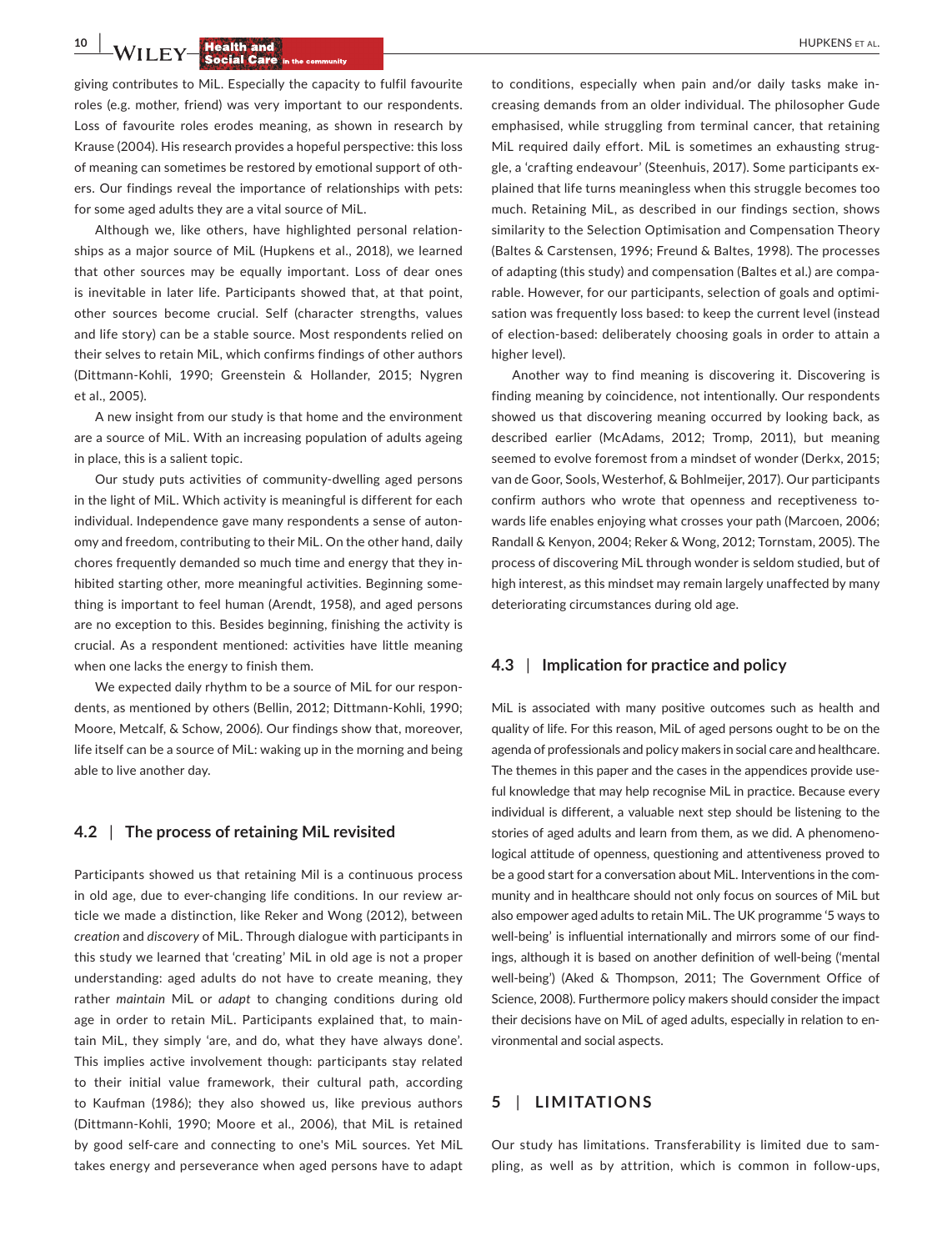**|** HUPKENS et al. **11 Social Care** 

especially among aged persons. Understanding of participants who dropped-out may be limited. Although the photo-elicitation provided us with many valuable insights, the use of photos was confusing for two persons who had limited cognitive functioning and not feasible for two others who had impaired vision. The presence of family in three interviews with non-Dutch-speaking respondents influenced the conversation—and thus the credibility—of those interviews.

# **6** | **CONCLUSION**

Community-dwelling aged persons can derive MiL from many sources. Retaining MiL is interwoven in everyday life and requires continuous adaptation to ever-changing life conditions during later life. Although relevant general themes were sketched in this paper, the importance of each, and the connections between them, vary and come to light at the individual level. Besides listening to the stories of aged adults personcentred interventions should support aged adult's strategy to retain MiL.

# **ACKNOWLEDGEMENTS**

We are grateful to the respondents of this study for sharing their experiences with us. Furthermore, we thank members of our institutional research group: Mrs Thea Kruithof, Mrs Anneke Guyt, Mrs Trudy Schut and Mrs Annechien Oldersma.

# **CONFLICT OF INTEREST**

The authors declare having no conflict of interest.

# **ORCID**

*Susan Hupkens* <https://orcid.org/0000-0001-7937-7158>

# **REFERENCES**

- Aked, J., & Thompson, S. (2011). *Five ways to wellbeing: New applications, new ways of thinking*. London: New Economics Foundation.
- Andriessen, D., Onstenk, J., Delnooz, P., Smeijsters, H., & Peij, S. (2010). Code of conduct applied research for higher professional education. Retrieved from, [https://www.vereniginghogescholen.nl/system/](https://www.vereniginghogescholen.nl/system/knowledge_base/attachments/files/000/000/121/original/Code_of_Conduct_Applied_Research_for_Higher_Professional_Education.pdf?1438782215) [knowledge\\_base/attachments/files/000/000/121/original/Code\\_](https://www.vereniginghogescholen.nl/system/knowledge_base/attachments/files/000/000/121/original/Code_of_Conduct_Applied_Research_for_Higher_Professional_Education.pdf?1438782215) [of\\_Conduct\\_Applied\\_Research\\_for\\_Higher\\_Professional\\_Education.](https://www.vereniginghogescholen.nl/system/knowledge_base/attachments/files/000/000/121/original/Code_of_Conduct_Applied_Research_for_Higher_Professional_Education.pdf?1438782215) [pdf?1438782215](https://www.vereniginghogescholen.nl/system/knowledge_base/attachments/files/000/000/121/original/Code_of_Conduct_Applied_Research_for_Higher_Professional_Education.pdf?1438782215)
- Arendt, H. (1958). *The human condition* (2nd ed). Chicago: The University of Chicago Press.
- Baltes, M., & Carstensen, L. (1996). The process of successful ageing. *Ageing & Society*, *16*, 397–422. [https://doi.org/10.1017/S0144686X0](https://doi.org/10.1017/S0144686X00003603) [0003603](https://doi.org/10.1017/S0144686X00003603)
- Bar-Tur, L., Savaya, R., & Prager, E. (2001). Sources of meaning in life for young and old Israeli Jews and Arabs. *Journal of Aging Studies*, *15*, 253–269. [https://doi.org/10.1016/S0890-4065\(01\)00022-6](https://doi.org/10.1016/S0890-4065(01)00022-6)

Baumeister, R. (1991). *Meanings of life*. New York: Guilford Press.

- Baumeister, R., Vohs, K., Aaker, J., & Garbinsky, E. (2013). Some key differences between a happy life and a meaningful life. *The Journal of Positive Psychology*, *8*(6), 505–516. [https://doi.org/10.1080/17439](https://doi.org/10.1080/17439760.2013.830764) [760.2013.830764](https://doi.org/10.1080/17439760.2013.830764)
- Bellin, Z. (2012). The quest to capture personal meaning in psychology. *International Journal of Existential Psychology and Psychotherapy*, *4*(1), 4–30.
- Boyle, P., Barnes, L., Buchman, A., & Bennett, D. (2009). Purpose in life is associated with mortality among community-dwelling older people. *Psychosomatic Medicine*, *71*(5), 574–579. [https://doi.org/10.1097/](https://doi.org/10.1097/PSY.0b013e3181a5a7c0) [PSY.0b013e3181a5a7c0](https://doi.org/10.1097/PSY.0b013e3181a5a7c0)
- Boyle, P., Buchman, A., Barnes, L., & Bennett, D. (2010). Effect of a purpose in life on risk of incident Alzheimer Disease and mild cognitive impairment in community dwelling older persons. *Archives of General Psychiatry*, *67*(3), 304–310. [https://doi.org/10.1001/archgenpsychiat](https://doi.org/10.1001/archgenpsychiatry.2009.208) [ry.2009.208](https://doi.org/10.1001/archgenpsychiatry.2009.208)
- Brandstätter, M., Baumann, U., Borasio, G., & Fegg, M. (2012). Systematic review of meaning in life assessment instruments. *Psycho-Oncology*, *21*(10), 1034–1052.<https://doi.org/10.1002/pon.2113>
- Buettner, D. (2008). *The blue zones: Lessons for living longer from the people who've lived the longest*. Washington DC: National Geografic.
- Carstensen, L. (2006). The influence of a sense of time on human development. *Science*, *312*(5782), 1913–1915. [https://doi.org/10.1126/](https://doi.org/10.1126/science.1127488) [science.1127488](https://doi.org/10.1126/science.1127488)
- Clarke, P., Marshall, V., Ryff, C., & Rosenthal, C. (2000). Well-being in Canadian Seniors: Findings from the Canadian study of health and aging. *Canadian Journal on Aging*, *19*(2), 139–159. [https://doi.](https://doi.org/10.1017/s0714980800013982) [org/10.1017/s0714980800013982](https://doi.org/10.1017/s0714980800013982)
- Creswell, J. (2013). *Qualitative inquiry & reseach design: Choosing among five approaches*. Thousand Oaks: Sage.
- Cuijpers, M., & Vooren, I. (2015). *Inspiratiekaarten Welbevinden (Photocards about wellbeing)*. Utrecht: Vilans.
- Dahlberg, K., Dahlberg, H., & Nystrom, M. (2008). *Reflective lifeworld research*. Lund: Studentlitteratur.
- De Klerk, M., Verbeek-Oudijk, D., Plaisier, I., & den Draak, M. (2019). Zorgen voor thuiswonende ouderen: Kennissynthese over de zorg voor zelfstandig wonende 75-plussers, knelpunten en toekomstige ontwikkelingen (Caring for older people living at home: Review of care for independent community-dwelling over-75s: Problems and future developments). Retrieved from Den Haag,[https://www.scp.](https://www.scp.nl/Publicaties/Alle_publicaties/Publicaties_2019/Zorgen_voor_thuiswonende_ouderen) [nl/Publicaties/Alle\\_publicaties/Publicaties\\_2019/Zorgen\\_voor\\_thuis](https://www.scp.nl/Publicaties/Alle_publicaties/Publicaties_2019/Zorgen_voor_thuiswonende_ouderen) [wonende\\_ouderen](https://www.scp.nl/Publicaties/Alle_publicaties/Publicaties_2019/Zorgen_voor_thuiswonende_ouderen).
- Deci, E., & Ryan, R. (2008). Hedonia, eudaimonia, and well-being: An introduction. *Journal of Happiness Studies*, *9*, 1–11. [https://doi.](https://doi.org/10.1007/s10902-006-9018-1) [org/10.1007/s10902-006-9018-1](https://doi.org/10.1007/s10902-006-9018-1)
- Derkx, P. (2011). *Humanisme, zinvol leven en nooit meer 'ouder worden' (Humanism, meaning in life and never 'aging' any more)*. Brussel: VUBPress.
- Derkx, P. (2015). The future of humanism. In A. Copson, & A. Grayling (Eds.), *The Wiley Blackwell handbook of humanism* (pp. 426–439). Hoboken: John Wiley & sons.
- Dittmann-Kohli, F. (1990). The construction of meaning in old age: Possibilities and constraints. *Ageing and Society*, *10*(3), 279–294. <https://doi.org/10.1017/S0144686X00008291>
- Duppen Rn, D., Machielse, A., Verté Rn, D., Dury, S., De Donder, L., & Consortium, D.-S. (2019). Meaning in life for socially frail older adults. *Journal of Community Health Nursing*, *36*(2), 65–77. [https://doi.](https://doi.org/10.1080/07370016.2019.1582160) [org/10.1080/07370016.2019.1582160](https://doi.org/10.1080/07370016.2019.1582160)
- Esfahani Smith, E. (2017). *The power of meaning: Crafting a life that matters*. New York, NY: Crown.
- Fagerström, L. (2010). Positive life orientation an inner health resource among older people. *Scandinavian Journal of Caring Sciences*, *24*(2), 349–356.<https://doi.org/10.1111/j.1471-6712.2009.00728.x>
- Fegg, M. J., Kramer, M., Bausewein, C., & Borasio, G. D. (2007). Meaning in life in the Federal Republic of Germany: Results of a representative survey with the Schedule for Meaning in Life Evaluation (SMiLE). *Health and Quality of Life Outcomes*, *5*, 59. [https://doi.](https://doi.org/10.1186/1477-7525-5-59) [org/10.1186/1477-7525-5-59](https://doi.org/10.1186/1477-7525-5-59)

Fleming, V., Gaidys, U., & Robb, Y. (2003). Hermeneutic research in nursing: Developing a Gadamerian-based research method. *Nursing Inquiry*, *10*(2), 113–120. <https://doi.org/10.1046/j.1440-1800.2003.00163.x> Frankl, V. E. (1959). *Man's search for meaning*. London: Rider.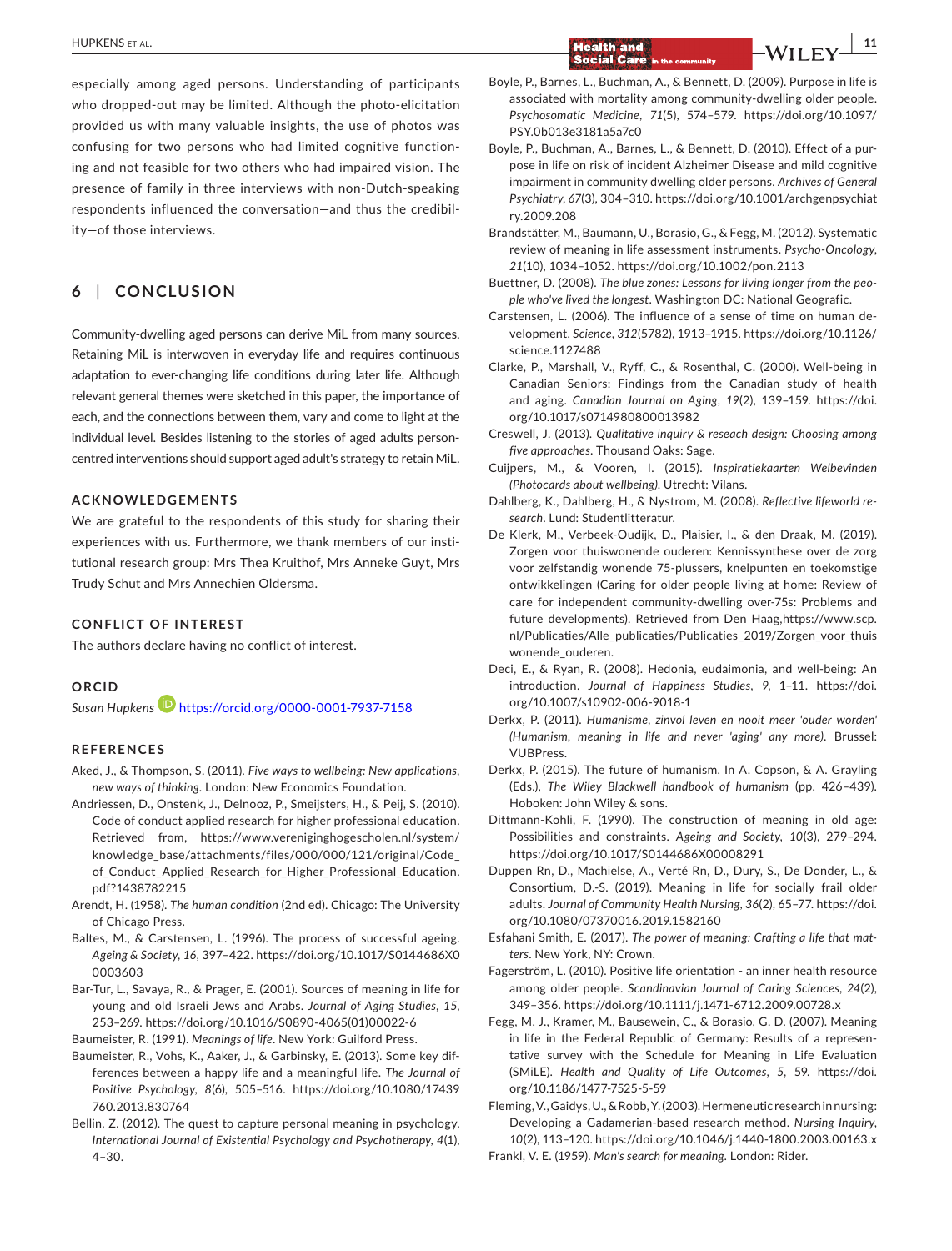# **12 | <b>14/11 FY Health and 14** *CONTRACTE ALCOHOLOGY* **EXISTENCY CONTRACTE ALCOHOLOGY EXISTENCY CONTRACTE ALCOHOLOGY EXISTENCY**

- Freund, A., & Baltes, M. (1998). Selection, optimization, and compensation as strategies of life management: Correlations with subjective indicators of successful aging. *Psychology and Aging*, *13*(4), 531–543. <https://psycnet.apa.org/doi/10.1037/0882-7974.13.4.531>
- Gadamer, H. (1975). *Wahheit und Methode: Grundzüge einer philosophishen Hermeneutik*, 4th ed. Tübingen: J. C. B. Mohr.
- Gadamer, H. (2004). *Truth and method*, 4th ed. London: Bloomsbury Academic.
- Greenstein, M., & Hollander, J. (2015). *Lighter as we go*. New York, NY: Oxford University Press.
- Harper, D. (2002). Talking about pictures: A case for photo elicitation. *Visual Studies*, *17*(1), 13–26. [https://doi.org/10.1080/1472586022](https://doi.org/10.1080/14725860220137345) [0137345](https://doi.org/10.1080/14725860220137345)
- Haugan, G. (2013). Meaning-in-life in nursing-home patients: A correlate with physical and emotional symptoms. *Journal of Clinical Nursing*, <https://doi.org/10.1111/jocn.12282>
- Hedberg, P., Gustafson, Y., & Brulin, C., (2010). Purpose in life among men and women aged 85 years and older. *International Journal on Aging and Human Development*, *70*(3), 213–229. [https://doi.org/10.2190/](https://doi.org/10.2190/AG.70.3.c) [AG.70.3.c](https://doi.org/10.2190/AG.70.3.c)
- Hupkens, S., Machielse, A., Goumans, M., & Derkx, P. (2018). Meaning in life of older persons: An integrative literature review. *Nursing Ethics*, *25*(8), 973–991.<https://doi.org/10.1177/0969733016680122>
- Hupkens, S., Nijhuis, C., & Kuiper, C. (2011). Kijken met andere ogen: De Social Photomatrix als motor van organisatieontwikkeling in de ouderenzorg (Perceiving with different eyes: The Social Photomatrix as motor of organisational development in the care for older people). *Kwalon*, *16*(1), 41–51.
- Kaufman, S. (1986). *The ageless self*. Madison: The University of Wisconsin Press.
- Kim, E., Strecher, V., & Ryff, C. (2014). Purpose in life and use of preventive health care services. *PNAS*, *111*(46), [https://doi.org/10.1073/](https://doi.org/10.1073/pnas.1414826111) [pnas.1414826111](https://doi.org/10.1073/pnas.1414826111)
- Kim, E., Sun, J., Park, N., & Peterson, C. (2013). Purpose in life and reduced stroke in older adults: The health and retirement study. *Journal of Psychosomatic Research*, *74*(5), 427–432. [https://doi.org/10.1016/j.](https://doi.org/10.1016/j.jpsychores.2013.01.013) [jpsychores.2013.01.013](https://doi.org/10.1016/j.jpsychores.2013.01.013)
- Krause, N. (2004). Stressors arising in highly valued roles, meaning in life and the physical health status of older adults. *Journal of Gerontology: Social Sciences*, *59B*(5), S287–S297. [https://doi.org/10.1093/geron](https://doi.org/10.1093/geronb/59.5.s287) [b/59.5.s287](https://doi.org/10.1093/geronb/59.5.s287)
- Lövheim, H., Graneheim, U. H., Jonsén, E., Strandberg, G., & Lundman, B. (2013). Changes in sense of coherence in old age - a 5-year follow-up of the Umeå 85+ study. *Scandinavian Journal of Caring Sciences*, *27*(1), 13–19. <https://doi.org/10.1111/j.1471-6712.2012.00988.x>
- Low, G., & Molzahn, A. (2007). Predictors of quality in life in old age: A cross-validation study. *Research in Nursing & Health*, *30*, 141–150.
- Malpas, J. (2018). Hans-Georg Gadamer. The Stanford Encyclopedia of Philosophy. Retrieved from. [https://plato.stanford.edu/archives/](https://plato.stanford.edu/archives/fall2018/entries/gadamer) [fall2018/entries/gadamer.](https://plato.stanford.edu/archives/fall2018/entries/gadamer)
- Marcoen, A. (2006). Zingeving en levensvervulling (Meaning in life and life fulfilment). In A. Marcoen, R. Grommen, & N. van Ranst (Eds.), *Als de schaduwen langer worden: Psychologische perspectieven op ouder worden en oud zijn (When shadows get longer: Psychological perspectives on aging and being old)* (pp. 378–403). Leuven: Lannoo Campus.
- McAdams, D. (2012). Meaning and personality. In P. Wong (Ed.), *The human quest for meaning*, 2nd ed. (pp. 107–123). New York, NY: Routledge Taylor & Francis Group.
- Moore, S., Metcalf, B., & Schow, E. (2006). The quest for meaning in aging. *Geriatric Nursing*, *27*(5), 293–299. [https://doi.org/10.1016/j.](https://doi.org/10.1016/j.gerinurse.2006.08.012) [gerinurse.2006.08.012](https://doi.org/10.1016/j.gerinurse.2006.08.012)
- Nygren, B., Aléx, L., Jonsén, E., Gustafson, Y., Norberg, A., & Lundman, B. (2005). Resilience, sense of coherence, purpose in life and self-transcendence in relation to perceived physical and mental health among

the oldest old. *Aging & Mental Health*, *9*(4), 354–362. [https://doi.](https://doi.org/10.1080/1360500114415) [org/10.1080/1360500114415](https://doi.org/10.1080/1360500114415)

- Pinquart, M. (2002). Creating and mantaining purpose in life in old age: A meta-analysis. *Ageing International*, *27*(2), 90–114. [https://doi.](https://doi.org/10.1007/s12126-002-1004-2) [org/10.1007/s12126-002-1004-2](https://doi.org/10.1007/s12126-002-1004-2)
- Randall, W., & Kenyon, G. (2004). Time, story and wisdom: Emerging themes in narrative gerontology. *Canadian Journal on Aging*, *23*(4), 333–346.<https://doi.org/10.1353/cja.2005.0027>
- Reker, G., & Wong, P. (2012). Personal meaning in life and psychosocial adaptation in the later years. In P. Wong (Ed.), *The quest for meaning: Theories, research and applications*, 2nd ed. (pp. 433–456). New York, NY: Routledge, Taylor & Francis Group.
- Ryff, C. (2012). Existential well-being and health. In P. Wong (Ed.), *The human quest for meaning: Theories, research and applications*, 2nd ed. (pp. 233–248). New York: Routledge Taylor & Francis Group.
- Ryff, C. (2014). Psychological well-being revisited: Advances in the science and practice of eudaimonia. *Psychotherapy and Psychosomatics*, *83*, 10–28.<https://doi.org/10.1159/000353263>
- Shmotkin, D., & Shrira, A. (2013). Subjective well-being and meaning in life in a hostile world: Proposing a confugurative perspective. In J. Hicks, & C. Routledge (Eds.), *The experience of meaning in life: Classical perspectives, emerging themes, and cotroversies* (pp. 77–86). Dordrecht: Springer.
- Smith, J., & Eatough, V. (2016). Interpretatative phenomenological analysis. In E. Lyons, & A. Coyle (Eds.), *Analysing qualitative data in psychology*, 2nd ed. London: Sage.
- Steenhuis, P. (2017). *Ambachtelijk zingeven (meaning-making as a craft)*. Leusden: ISVW.
- Steger, M., Oishi, S., & Kashdan, T. (2009). Meaning in life across the lifespan: Levels and correlates of meaning in life from emerging adulthood to older adulthood. *The Journal of Positive Psychology*, *4*(1), 43–52. <https://doi.org/10.1080/17439760802303127>
- Steger, M., Shim, Y., Rush, B., Brueske, L., Shin, J., & Merriman, L. (2013). The mind's eye: A photographic method for understanding meaning in people's lives. *The Journal of Positive Psychology*, *8*(6), 530–542. <https://doi.org/10.1080/17439760.2013.830760>
- Steptoe, A., & Fancourt, D. (2018). Leading a meaningful life at older ages and its relationships with social engagement, prosperity, health, biology and time use. *PNAS*, *116*(4), 1207–1212. [https://doi.org/10.1073/](https://doi.org/10.1073/pnas.1814723116) [pnas.1814723116](https://doi.org/10.1073/pnas.1814723116)
- The Government Office for Science (2008). Mental Capital and Wellbeing: Making the most of ourselves in the 21st century. Final Project report – Executive summary. London: The Government Office for Science.
- Thomas, S., & Pollio, H. (2002). *Listening to patients; a phenomenological approach to research and practice*. New York, NY: Springer Publishing.
- Tong, A., Sainsbury, P., & Craig, J. (2007). Consolidated criteria for reporting qualitative research (COREQ): A 32-item checklist for interviews and focus groups. *International Journal for Quality in Health Care*, *19*(6), 349–357. <https://doi.org/10.1093/intqhc/mzm042>
- Tornstam, L. (2005). *Gerotranscendence: A developmental theory of positive aging*. New York, NY: Springer.
- Tromp, T. (2011). *Het verleden als uitdaging: Een onderzoek naar de effecten van life review op de constructie van zin in levensverhalen van ouderen (The past as a challenge: A study on effects of life review on the construction of meaning in life in the life stories of elderly)*. Zoetermeer: Boekencentrum Academic.
- van de Goor, J., Sools, A., Westerhof, G., & Bohlmeijer, E. (2017). Wonderful life: Exploring wonder in meaningful moments. *Journal of Humanistic Psychology*, *1–21*,<https://10.1177/0022167817696837>
- WHO (2015). World report on ageing and health. Retrieved from [http://](http://apps.who.int/iris/bitstream/10665/186463/1/9789240694811_eng.pdf) [apps.who.int/iris/bitstream/10665/186463/1/9789240694811\\_](http://apps.who.int/iris/bitstream/10665/186463/1/9789240694811_eng.pdf) [eng.pdf.](http://apps.who.int/iris/bitstream/10665/186463/1/9789240694811_eng.pdf)
- Wong, P. (1998). Implicit theories of meaningful life and the development of the Personal Meaning Profile (PMP). In P. Wong, & P. Fry (Eds.),